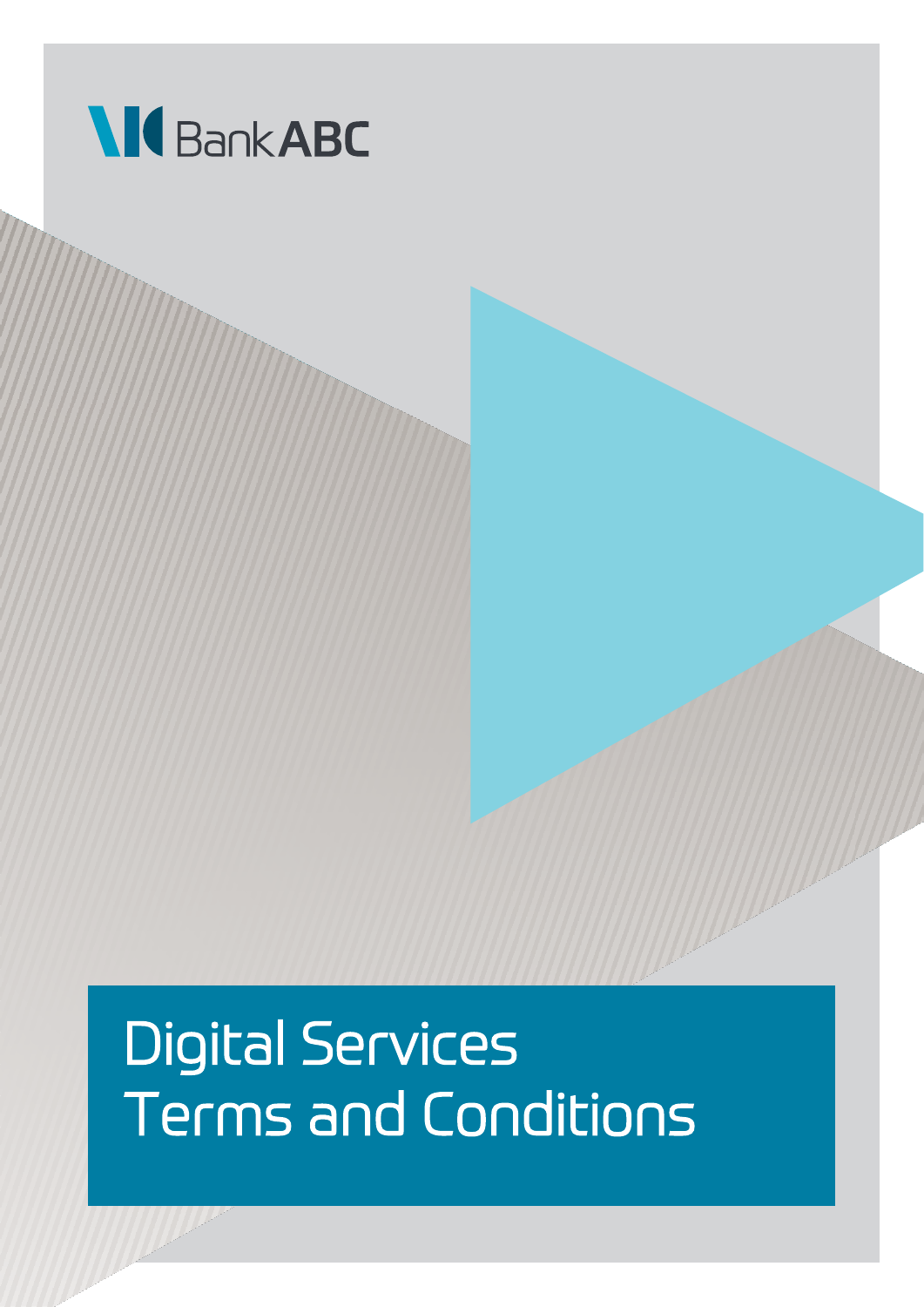

### Digital Services Terms and Conditions

1. Definitions

In these Terms:

"Account" means an account opened and maintained by Bank ABC for you accessed by you by way of Digital Services.

"Account Terms and Conditions" means the corresponding terms and conditions applicable to an Account.

"Authorised Person" means any person you authorise (either alone or collectively), and we approve, to operate an Account and to act on your behalf in giving instructions to our bank, to perform any other acts under the Account Terms and Conditions or use any Product. It includes any person given a Security Code to allow them to give instructions and includes, without limitation, any person who ceases to be authorised by you to access the Account or use the Digital Services on your behalf yet continues to have access to the Account and Digital Services by way of the Security Codes.

"Bank ABC" means Arab Banking Corporation (B.S.C.) or any of its affiliates or subsidiaries (as the case may be) where the Account is held.

"Digital Alerts" means an alert by SMS or email by which we send you SMS or email messages to alert you to certain types of transactions or to provide financial information, as offered by us and selected by you.

"Digital Equipment" means any electronic equipment including an electronic terminal (for example, a merchant terminal or ATM), computer, cash deposit machine, television, fax machine, telephone and mobile telephone.

"Digital Services" means access services by way of the internet or Mobile Applications to Accounts, Products and banking services provided by Bank ABC including without limitation Secure Mail.

"Mobile Application" means our mobile application installed on your mobile or communications device and through which you provide instructions to us and access Mobile Banking.

"Mobile Banking" means the facility provided by us which allows you access to your Account(s), conduct transactions and subscribe to such other Products and services as may be provided on your mobile or communications device via the Mobile Application.

"One-time Password" means a uniquely randomly generated one-time password that is required to access certain facilities that are part of our Digital Services which you will generate using your mobile phone or via a Security Token or such other agreed method.

"PIN/Password" means the personal identification number or question or other code or information given to, or selected by, you or an Authorised Person that is used to confirm your or their identity when you or they access an Account.

"Product" means each facility, product or other service we may make available to you under the respective banking agreements that you have with us. It includes any component comprising the Product including an Account.

"Security Code" means all confidential codes, user names and passwords, PIN/Password and information or a physical device (for example, an ATM card, a debit card, credit card, prepaid card, Security Token or electronic key) that you or an Authorised Person must use to confirm your or their identity when you or they access an Account using Digital Services.

"Security Details" is a term used to refer collectively to the One-time Password, PIN/Password, Security Code, Security Token and/or User ID as defined in the Terms and/or any other security details, identifying words, codes and/or numbers provided to you by Bank ABC or agreed between you and Bank ABC from time to time.

"Secure Mail" means e-mail encryption solutions such as secure e-message to access a secure message on a secure site that may be offered by Bank ABC from time to time.

"Security Token" means any security device issued and designated by us as a means of providing you with Security Codes to use our Digital Services.

"Terms" means the terms and conditions (as amended from time to time) which apply to the use of Digital Services.

"Third Party Provider" means a third party payment provider which is authorised to access information and/or make payments on online payment accounts operated by other providers (such as Bank ABC and/or other banks, building societies and credit card issuers).

"User ID" means the personal identification you use to log-in to the Digital Services or the Mobile Application that you have downloaded on your mobile or communications device.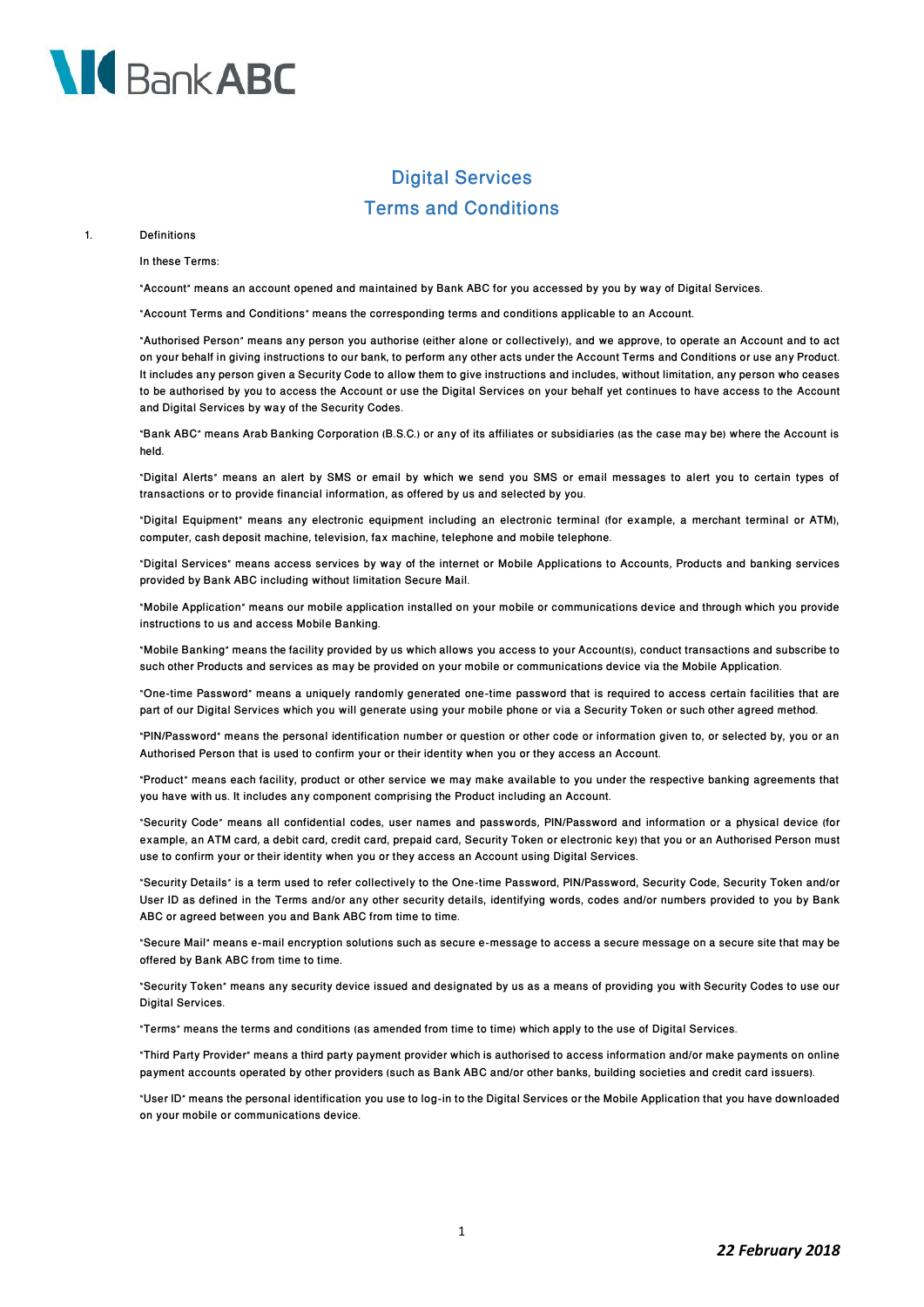

#### 2. Terms

- 2.1 The Terms govern your use of Digital Services whenever you subscribe for Digital Services even if you subscribe after you begin to use a Product. By accessing or using Digital Services, you agree to these Terms. Bank ABC reserves the right at its discretion to make changes to the Terms and you hereby expressly agree and acknowledge that Digital Services are acceptable means of dealing and acceptable proof of any transaction done by you. IF YOU DO NOT ACCEPT AND AGREE TO ALL THESE TERMS, YOU ARE NOT PERMITTED TO ACCESS OR USE ANY DIGITAL SERVICES.
- 2.2 These Terms constitute the current, sole and entire agreement between you and us with respect to the Digital Services, and any and all prior agreements with respect to the Digital Services are superseded by these Terms. Accounts and Products accessed by way of Digital Services and related transactions have their own respective terms and conditions. These Terms are in addition to the general terms and conditions that apply to such Accounts and Products; provided, however, that in the event of a conflict between these Terms and any such other terms and conditions that apply to such Accounts and Products, these Terms shall control with respect to the Digital **Services**
- 2.3 The Terms do not apply to any existing facility, Product or service Bank ABC provides to you to the extent that they are subject to separate terms and conditions.
- 2.4 By offering the Digital Services and any information, products or services via the Digital Services, no distribution or solicitation is made by Bank ABC to any person to use the Digital Services or such information, products or services in jurisdictions where the provision of the Digital Service and/or such information, products or services is prohibited by law.
- 3. Using Digital Services
- 3.1 Security Code When a transaction is made by way of Digital Services using a Security Code, you authorise Bank ABC to act on the corresponding instructions. Bank ABC treats the use of a Security Code as evidence that you or an Authorised Person issued the instructions. You are responsible for all transactions through your Security Code or that you authorise, including payments or transactions you authorise in error or that a third party who has access to your account authorises, such as an unintended payment or a payment for the wrong amount. You will be responsible for any losses, charges, fees or penalties incurred as a result, and if you choose, for attempts to recoup any lost funds directly with the payee.
- 3.2 Availability Digital Services may be available only for certain types of Accounts or Products and not others. You accept that there are certain facilities and services that cannot be accessed through our Digital Services.
- 3.3 Eligibility You and each Authorised Person must be 21 years of age or older to use Digital Services. However, if we permit you or an Authorised Person to use Digital Services even though you or they are less than 21 years of age, this does not affect Bank ABC's rights under its banking agreements with you.
- 3.4 Preconditions to use Digital Services Bank ABC only makes Digital Services available if:
	- (a) you are recorded as the legal and beneficial owner of an Account and use of the Digital Services for such Account is acceptable to Bank ABC; and
	- (b) you and each Authorised Person have complied with the activation procedures Bank ABC specifies.
- 3.5 Guidelines– If Bank ABC issues any guidelines in connection with the use of Digital Services, the guidelines must be followed whenever anyone accesses or uses the Digital Service. Bank ABC shall not be liable for any loss you incur as a result of any failure to do so.
- 3.6 Limits Digital Services may be limited to specific amounts set by law or by us.
- 3.7 Operating times and availability Digital Services are usually available 24 hours a day, seven days a week or at the times set out in any applicable guidelines for specific services or otherwise notified to you. However, routine maintenance requirements, excess demand on the systems, hardware or software failures, telecommunications interruption, malicious actions, power outages, or any other circumstances (whether similar or dissimilar to any of the foregoing) beyond Bank ABC's control may mean it is not always possible for the Digital Services to be available without interruption or delay, which you accept.
- 3.8 Software compatibility– When you use Digital Services we may provide your system with digital banking software which may be needed for you to operate such Digital Services. Alternatively, the digital banking software may be supplied to you in some other way. It is your responsibility to ensure that the digital banking software, if supplied to you, is compatible with your system. We shall not be responsible for any loss or damage you suffer as a result of any incompatibility between the digital banking software and your system.
- 3.9 Ownership rights in connection with the digital banking software and other information If supplied, you will have a non-exclusive, non- transferable, terminable, temporary personal licence to use the digital banking software and the application for the generation of One-time Passwords, where supplied, only for the purpose of accessing the Digital Services as expressly permitted under these Terms. You can end this licence at any time by contacting us by telephone or in branch. We can end this licence with you immediately at our discretion and without advance notice to you. Without limiting the above, we can end this licence at any time without notice to you for example in the following situations: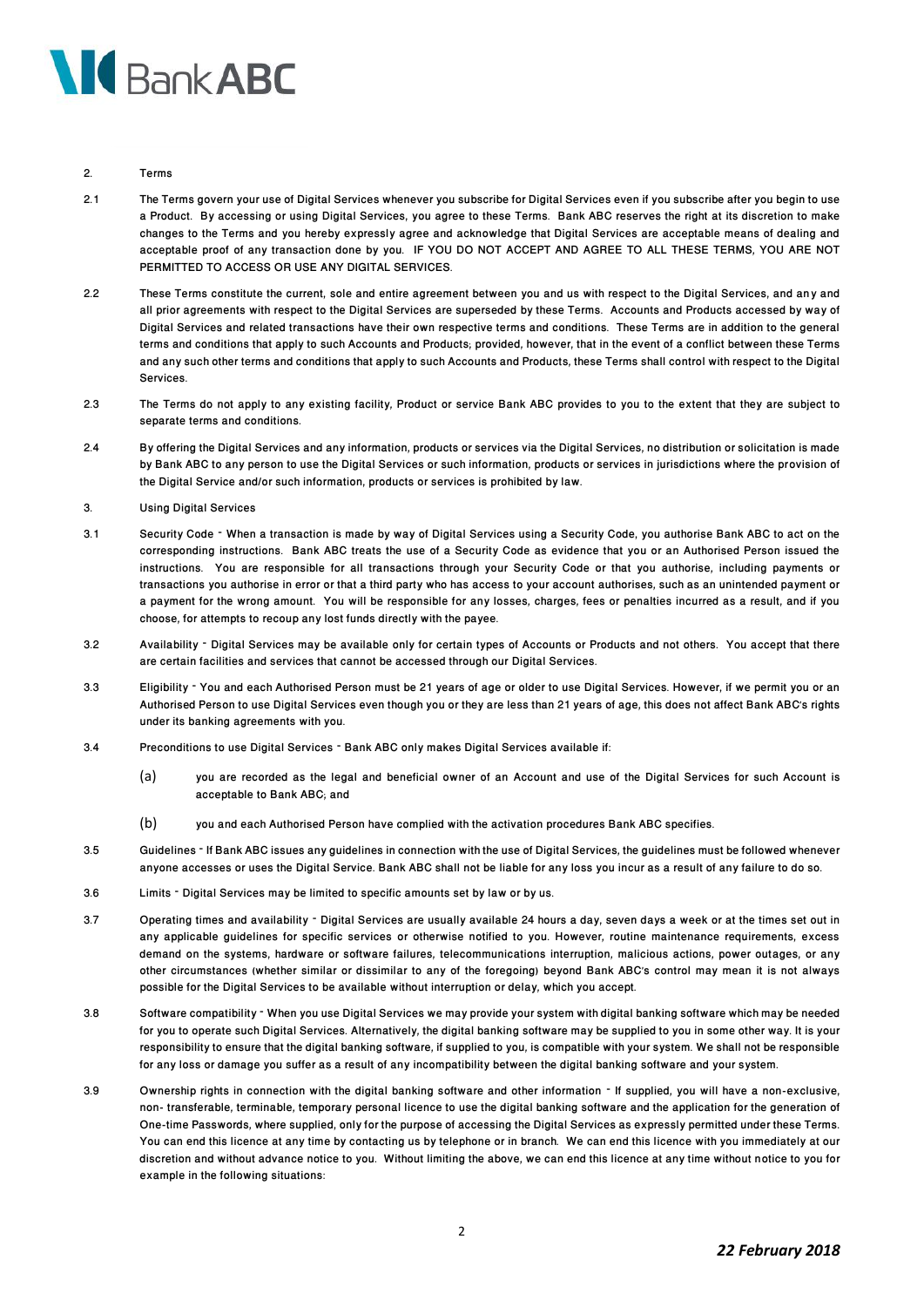## **M**BankABC

- (a) If you have not used the Mobile Application for 12 consecutive months (in which case you will have to re-register in order to use the Mobile Application again).
- (b) If you have broken any Terms or Account Terms and Conditions, including, without limitation, if
	- (i) you are, or we reasonably suspect you may be, using or obtaining, or allowing someone else to use or obtain, an account, service or money illegally;
	- (ii) your Account is, or we reasonably suspect your Account is, being used for an illegal purpose;
	- (iii) you are, or we reasonably suspect you may be, acting fraudulently;
	- (iv) you act in an unacceptable way, for example you act in a threatening or violent manner towards staff;
	- (v) you were not entitled to download the Mobile Application;
	- (vi) we have demanded that you repay an overdrawn balance on your Account to us and you failed to do so;
	- (vii) we have reasonable grounds to suspect that your security details have not been kept safe;
	- (viii) we have reasonable grounds for believing you may have violated or are about to violate any law or regulation in connection with your Account;
	- (ix) you have not satisfied an anti-money laundering requirement;
	- (x) there has been or we suspect there has been fraud involving any of your Accounts or any transactions on any of your Accounts;
	- (xi) there has been or we suspect there has been suspicious activity on your Account; or
	- (xii) we have reasonable grounds to suspect unauthorised or fraudulent use of your security details.
- (c) If the Mobile Application is withdrawn by the manufacturer of your mobile device operating system or, any intermediary.
- (d) If we stop supporting the Mobile Application on your mobile device or the operating system it runs.
- (e) If you stop holding any Account, product or service in respect of which the Mobile Application may be used.
- $(f)$  If we reasonably consider that by continuing the contract, we may break a law, regulation, code, court order or other duty; or we, or another Bank ABC group company, may be exposed to action or censure from any government, regulator or law enforcement agency.
- (g) If we reasonably consider that suspension may be reasonable or necessary in order to protect Bank ABC from harm or compromise of integrity, security, reputation, or operations.

We will notify you immediately after we have terminated the licence. This can include by way of SMS, a message when you log onto Digital Services, by post, by email, by Secure Mail, by a message on your statement, or in any other way that will be sent to you individually.

Upon termination of this licence for any reason you must remove the Mobile Application from your mobile device and destroy all copies of the Mobile Application including all components of it in your possession and all rights you have in respect of the Mobile Application will immediately end. Except as expressly provided in these Terms, nothing contained herein shall be construed, under any theory, to confer any licence or right to any intellectual property of Bank ABC, its affiliates, or any third party.

- (h) The digital banking software contains valuable information that belongs to us or others. You must not:
	- (i) transfer, modify or tamper in any way with the digital banking software and the application for the generation of One-time Passwords, where supplied; or
	- (ii) take copies, sell, assign, transfer or otherwise deal with the Digital Service software or your licence to use it; or
	- (iii) attempt to decompile, reverse engineer, input or compile any of the Digital Service software.
- (i) You must comply with the laws of the country from which you access Digital Services including obtaining any licence you need to take the Digital Service software into or out of the country.
- 3.10 Access When you use Digital Services you must:
	- (a) not access the Digital Services using any equipment not owned by you or which you are not licensed or authorised to use;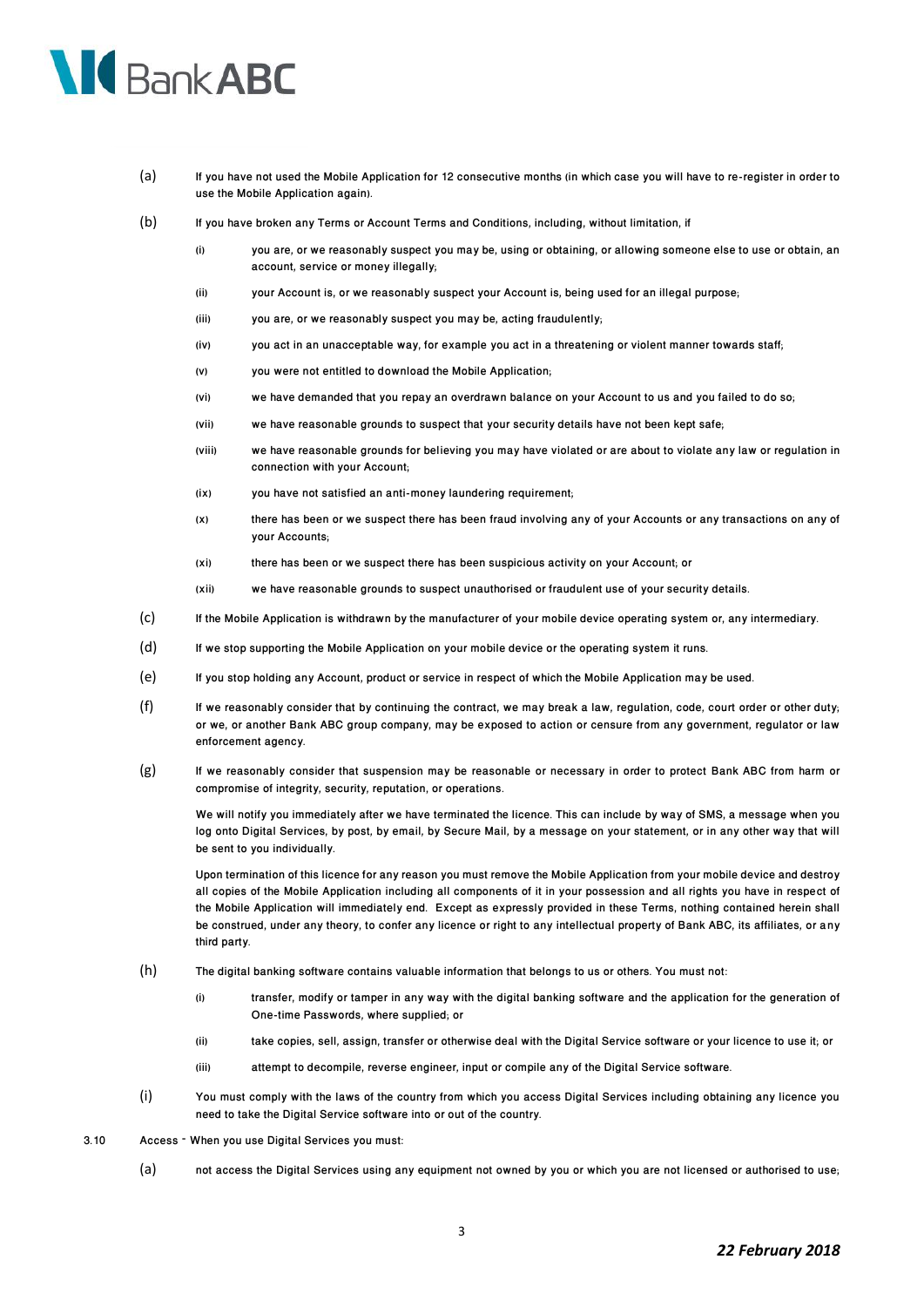

and

(b) take all reasonably practical measures to ensure that any equipment from which you access the Digital Services is free of and adequately protected against any computer virus or other malicious software.

As the Digital Services can be accessed through the internet, other communication channels or, as the case may be, public systems over which we have no control, we will not be responsible for any loss or damage suffered by you or them as a result of any computer viruses, Trojan horses, worms, software bombs, malware or similar processes arising from your use of the Digital Services through the internet or those other communication channels or public systems.

You acknowledge that there are inherent risks in conducting transactions over the internet or electronic networks and you have voluntarily assumed those risks.

3.11 Unauthorised overdrafts – You cannot rely on the operation of Digital Services to prevent an unauthorised overdraft being created. For example, you must remember that any payment instructions you or an Authorised Person has given using the Digital Services may not be given immediate value or immediate effect and might not always be immediately reflected in the balance owing on the Account.

You must not use Digital Services to create an unauthorised overdraft on your Account and we are entitled to refuse to accept any instruction that would do so. If an unauthorised overdraft is created, we may take any action we think fit and charge applicable interest and charges to the Account in question.

- 3.12 Availability –You acknowledge and agree that the availability and proper functioning of Digital Services depends on many variable circumstances, including location, mobile network and internet availability and signal strength, and proper functioning of hardware, software, your mobile network operator, mobile phone and computer. Bank ABC is not and will not be responsible for any errors or failures caused by or related to mobile service, Internet service, telecommunications services, hardware, or software.
- 3.13 Suspension We may suspend any Digital Service temporarily at any time for maintenance and upgrading of services.
- 3.14 Third-party fees You must pay any fees or charges imposed by the provider of the Digital Equipment and your telecommunications provider for using the Digital Services.
- 3.15 Variations in Digital Services We may at any time without prior notice to you, and without any liability to you:
	- (a) vary the way Digital Services operate; or
	- (b) add to, remove or otherwise vary, end or suspend any or all of the facilities, products or services available under Digital Services.

You and each Authorised Person are taken to be bound by any variation to the operation of Digital Services if you or they continue to access the Digital Services.

- 4. Mobile Banking
- 4.1 We may restrict access to Mobile Banking. For example, for some Products we may not offer it to accountholders or cardholders who are minors or joint accountholders.
- 4.2 Mobile Banking is only available for mobile phones and similar devices with data connections which meet the specifications and configurations we specify. You must obtain and maintain a mobile phone and data connection which meet these requirements at your own expense.
- 4.3 You may have to apply to us for use of Mobile Banking by online banking or by any other method as stipulated by us.
- 4.4 Any transaction made through your User ID shall be deemed to have originated from you if the correct login password and One-time Password were submitted. If you choose to activate the feature that allows you to use your fingerprint to log onto Mobile Banking (for compatible devices only), you agree not to give fingerprint access to anyone you do not authorise to access Account or use Digital Services on your behalf. If you do, you will be responsible for any money withdrawn or transferred from your Accounts when such person uses your log-on credentials, including that person's fingerprint.
- 4.5 The Mobile Application and the information or materials obtained via the Mobile Application and Mobile Banking are granted to you by us for your sole use on a non-exclusive and non-transferable basis.
- 4.6 Mobile Banking is available to you only if you are within the cellular or mobile network service range of the particular cellular or network service provider providing services to you. We are not responsible for your inability to use Mobile Banking if you are not within such network service range.
- 4.7 You agree to pay us and any third-party telecommunication providers all applicable rates and charges related to your use of Mobile Banking, and we shall debit from your Account any unpaid rates and charges.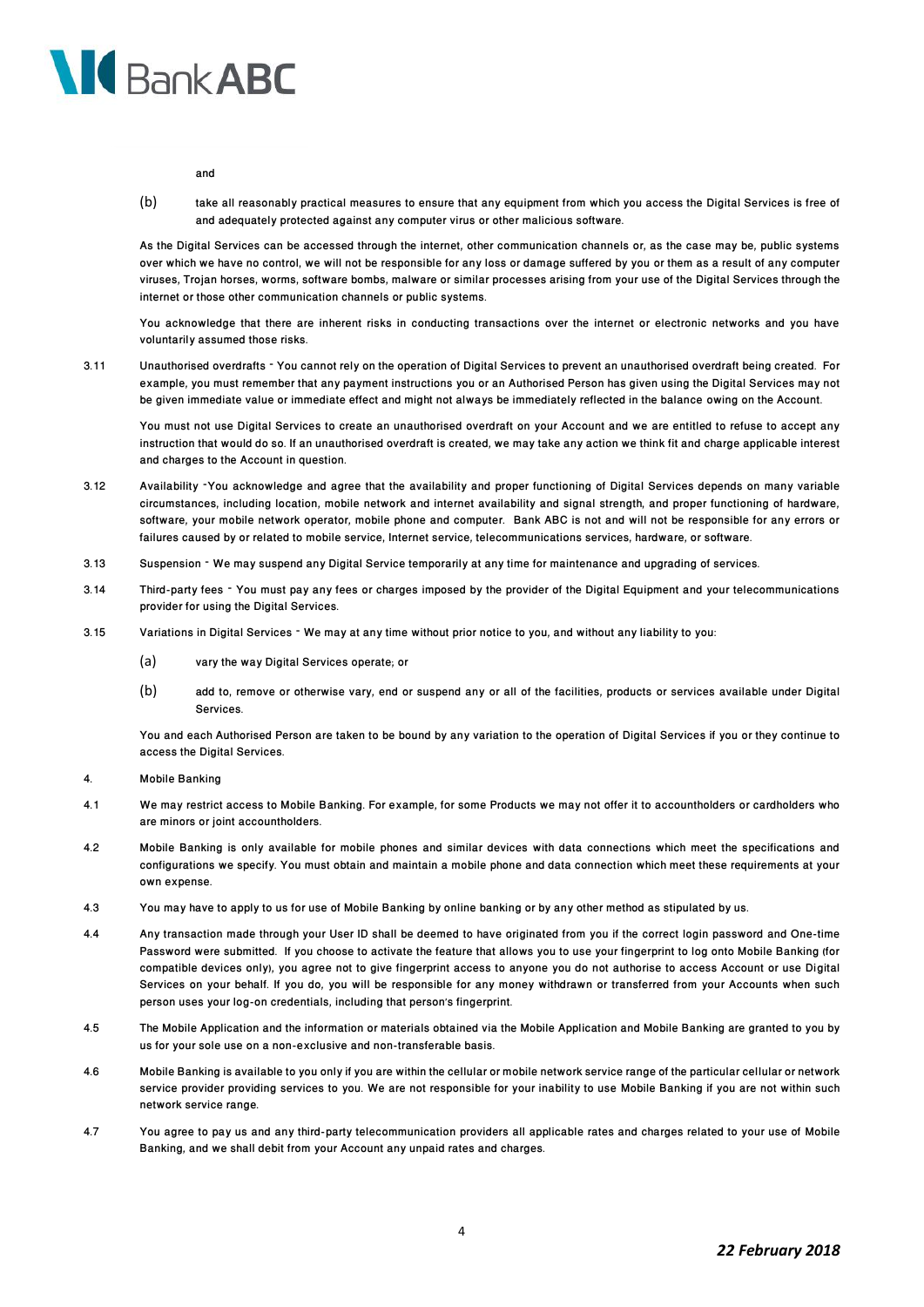

- 4.8 We may change the layout, form and wording of the Mobile Application or screens and in particular, those on which our Mobile Banking is provided.
- 4.9 We may not give effect to any preferences if we have reason to suspect that the preferences are not genuine, are improper or unclear.
- 4.10 Your mobile phone number and email account must be active and accessible to receive Digital Alerts. You acknowledge that if your mobile phone number or email account remains inaccessible for a continuous period, you may not receive Digital Alerts sent during such period.
- 4.11 Mobile Banking is dependent on the infrastructure, connectivity and services provided by service providers engaged by us or you. You therefore accept that timeliness, accuracy, and/or readability of Digital Alerts will depend in part on these third-party service providers. We are not responsible for non-delivery or delayed delivery, error, loss or distortion in transmission of Digital Alerts if this is due to the fault of such service providers.
- 5. Secure Mail

You acknowledge and agree that any use of Secure Mail and files and data accessed via it may be monitored, disclosed, inspected and/or copied where we may be legally required to do so. Your personal information may be processed by us for the purpose of contacting you and providing Secure Mail to you.

Your use of Secure Mail is entirely at your own risk and we accept no responsibility or liability for the content, use or availability of this service.

Once a Secure Mail message has expired it will be unavailable from the Secure Mail system and neither you nor we will be able to retrieve it. If you would like to retain a copy of a Secure Mail message for future use please print a hard copy or save a copy locally.

We may add, remove, modify, withdraw or suspend Secure Mail or any part or feature of it without notice at any time.

6. Security procedures

Security procedures for banking services are very important. You must comply with (and ensure each Authorised Person complies with) all security procedures set out in our banking agreement and these Terms.

Issue and cancellation of Security Codes and One-time Passwords

- 6.1 We may issue (or in some cases, allow you to select) Security Codes and One-time Passwords to enable you to communicate with us or to give us instructions by Digital Equipment.
- 6.2 If you want any other person to be able to give us instructions by Digital Equipment we may issue them with Security Codes, but you must ask us to do so in writing.
- 6.3 If you lose a Security Code, it stops working or it is disclosed to a person other than an Authorised person, we may issue you with a new one if you ask us in writing. We may suspend your access to Digital Services until the new Security Code is issued.
- 6.4 You must instruct us in writing if you want to cancel a Security Code issued to you or an Authorised Person.
- 6.5 We may cancel a Security Code without notice (unless otherwise required by law).
- 6.6 Unless otherwise required by applicable law, we are not responsible for any services that are not controlled by us, by or from which you or an Authorised Person obtains any Security Codes, and we are not liable for any loss you incur in connection with that service. You are responsible for complying with all the terms and conditions of using that service and paying all the costs in connection with it.

#### Protecting Security Codes

- 6.7 You and each Authorised Person must take all necessary steps to prevent unauthorised or fraudulent use of your or their Security Codes.
- 6.8 You must comply with our security guidelines and advice that are provided by us to you.
- 6.9 For example, you and each Authorised Person must:
	- (a) memorise a Security Code and destroy Security Code notifications as soon as possible after receiving or selecting the Security Code;
	- (b) not record any Security Code (except where it is disguised in a way that others are not able to decipher it);
	- (c) when selecting a Security Code, not select an obvious word or number or one that can be easily guessed by someone else (such as a date of birth, middle name, family member's name or telephone number);
	- (d) not voluntarily tell anyone your or their Security Code or let anyone find out your or their Security Code not even family or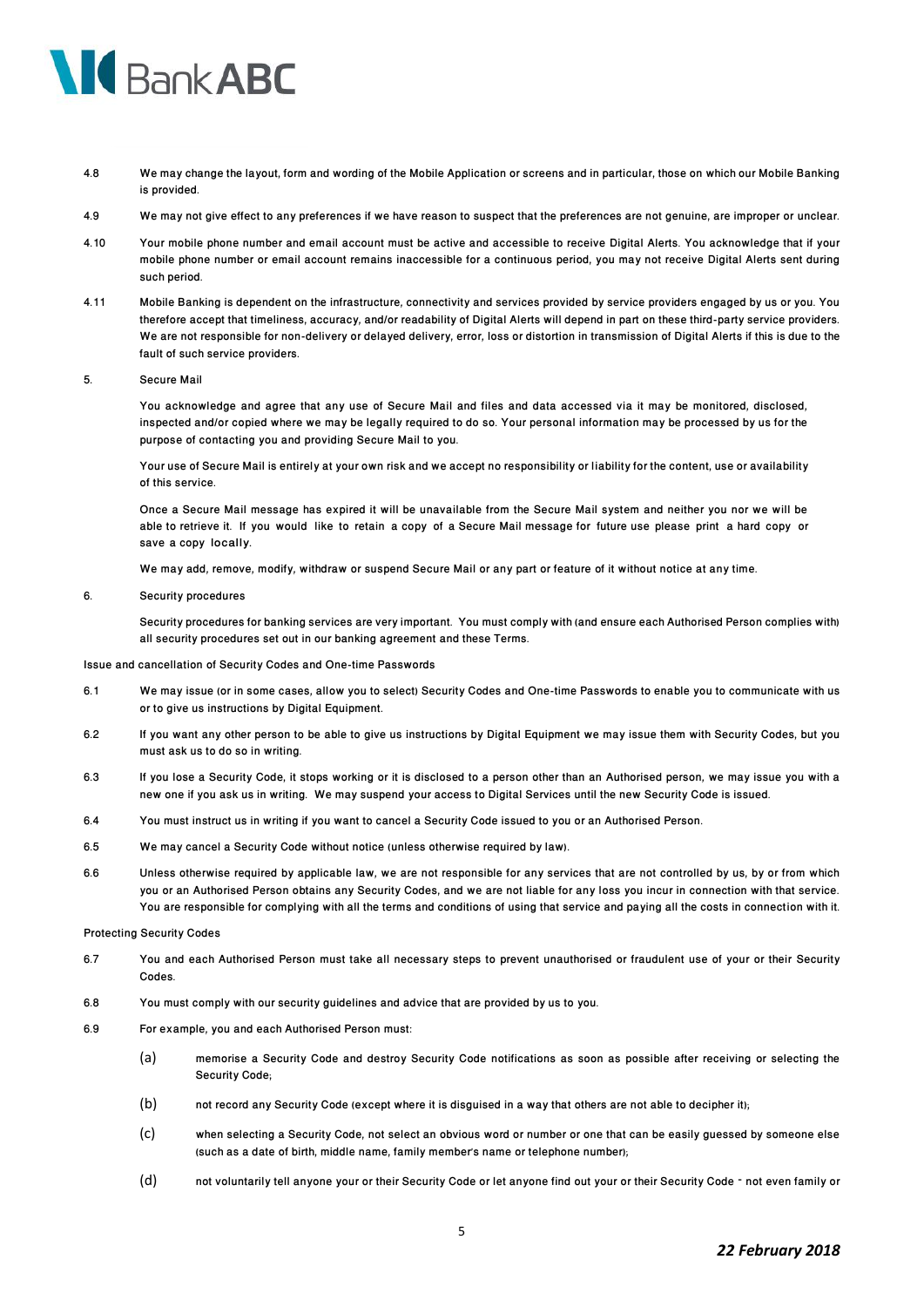

friends, a joint accountholder with you, a member of our staff, or someone giving assistance on a technical helpdesk in connection with any services;

- (e) not record a Security Code (disguised or not) on Digital Equipment;
- (f) change Security Codes regularly or, at a minimum, whenever we or our systems require you or the Authorised Person to do so;
- (g) not select a Security Code used before;
- (h) not voluntarily give your or their Security Code to any other person; and
- (i) otherwise protect and keep confidential your Security Code, User ID, account number and any other means of accessing your Account.
- 6.10 Neither you nor an Authorised Person may keep records (disguised or not) of a Security Code near records of an Account (such as an Account number) or other security code device.

Loss, theft or misuse of Security Codes

- 6.11 You and each Authorised Person must notify us by phone as soon as you or they:
	- (a) become aware that your or their Security Code may have been lost or stolen; or
	- (b) suspect that someone knows your or their or any other Authorised Person's PIN/Password; or
	- (c) suspect or become aware that there has been unauthorised access to an Account or use of a Security Code; or
	- (d) become aware that your or their computer or mobile phone which you or they use to access any Digital Services may have been lost or stolen; or
	- (e) become aware that your or their mobile number has changed,

otherwise you may be liable for any loss incurred. You must provide us with any relevant information and give us reasonable assistance in recovering a lost or stolen Security Code.

6.12 You are liable for any unauthorised transactions that occur on the Account linked to a lost, stolen or misused Security Code, until you have notified us in writing. Unless otherwise required by applicable law, our decision in relation to a breach of the security procedures or where a Security Code has been lost or stolen is final and binding on you.

Loss, theft or misuse of Security Tokens

- 6.13 You must prevent any unauthorised use or access of the Security Token issued by us to you.
- 6.14 If you discover or suspect that the Security Token has been lost, stolen, misused or tampered with, you must immediately notify us. We will deactivate the Security Token and dispatch a replacement Security token to you.
- 6.15 You are liable for any unauthorised transactions that occur on the Account linked to a lost, stolen or misused Security Token until you have notified us in writing.
- 6.16 Unless otherwise required by applicable law, our decision in relation to a lost or stolen Security Token is final and binding on you.

Responsibility for loss of Security Codes and Security Tokens

- 6.17 You are responsible for and accept all risks associated with the delivery by us to you of the Security Codes and Security Tokens from the time we transfer these items to you (or the Authorised Person) even if any other person receives or uses them.
- 6.18 It is your responsibility to prevent any disclosure and/or unauthorised use of the Security Codes and/or Security Tokens. Any individual who uses such Security Codes and/or Security Tokens shall be taken to have been authorised by you. You agree not to hold us responsible in any way for losses you may suffer from your disclosure, non-receipt or loss of Security Codes and/or Security Tokens or the unauthorised use of the lost Security Codes by any party. Transactions initiated by using your User ID and Security Code or fingerprint will be considered as having been authorised by you and constitutes your legal permission, authorization and signature to perform the transaction(s) requested, as allowed by applicable law and regulation including, where applicable, the U.S. Electronic Signatures in Global and National Commerce Act ("E-SIGN Act").
- 6.19 We may require you to pay any fees, charges and all other costs for the use and/or replacement of lost Security Tokens.
- 6.20 We may terminate, suspend or cancel the use of the Security Tokens without notifying you unless otherwise required by applicable law.

Precautions when using Digital Services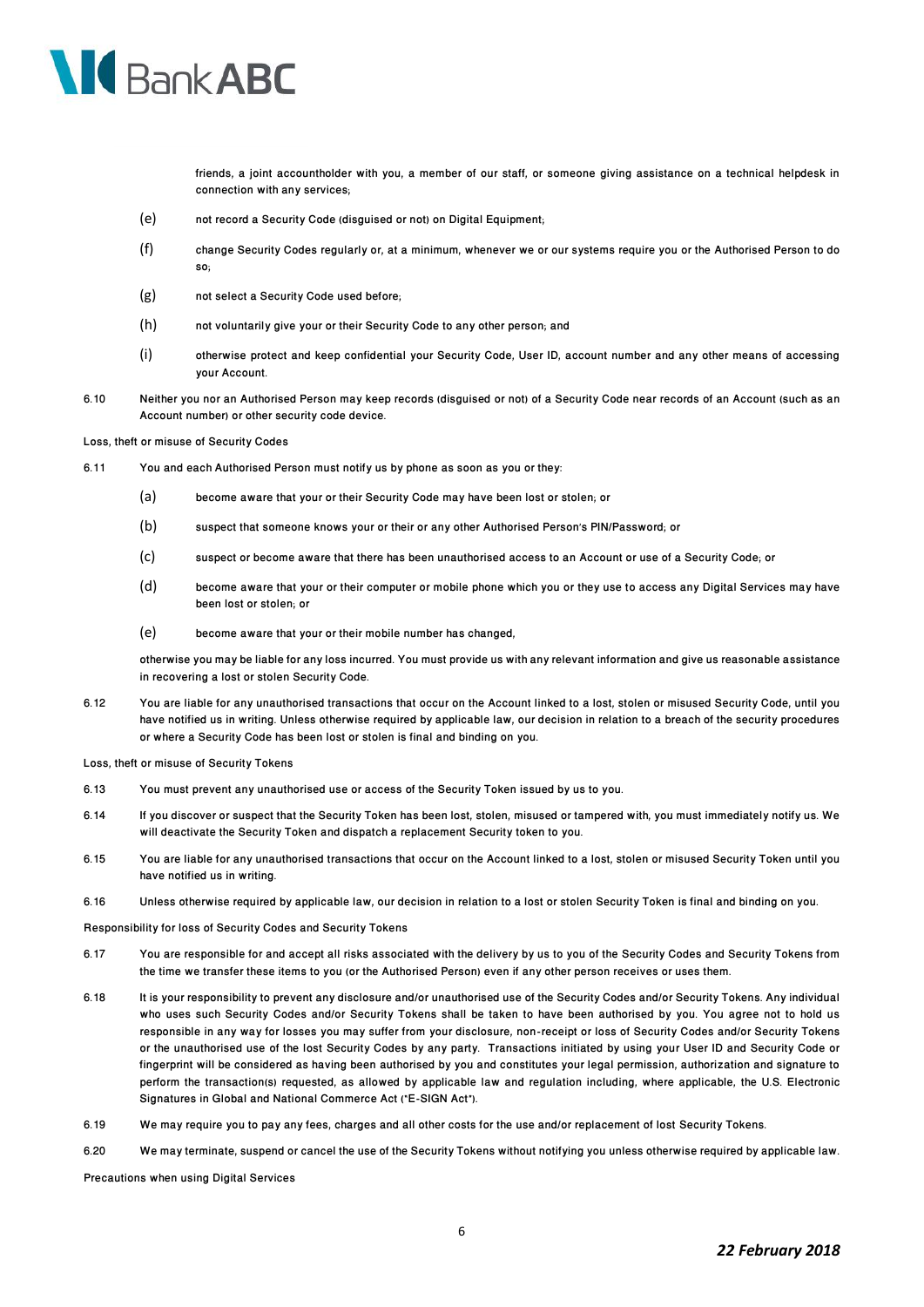

#### 6.21 You and each Authorised Person must take the following precautions when using Digital Services.

- (a) Not allow anyone else to operate any Digital Services on your or their behalf without our consent.
- (b) Not leave Digital Equipment unattended while you or they are on-line to any Digital Service. This applies whether Digital Equipment is sourced independently of us or provided by us in our branches or other premises.
- (c) If you or they access any Digital Service from Digital Equipment in one of our branches, you or they must ensure that you or they have logged out before leaving the branch.
- (d) Not access any Digital Services from any Digital Equipment connected to a local area network (or LAN), such as an office environment, without first making sure that no one else is able to observe or copy your or their access or otherwise gain access to the Digital Service by the Digital Equipment, network or environment.
- (e) Not allow anyone else to observe your or their Security Code when you or they enter it into any Digital Equipment.
- (f) Read and abide by notices and warnings received related to the Digital Services.
- (g) Otherwise protect and keep confidential your Security Code, User ID, account number and any other means of accessing your Account.

#### Requests for Security Code or Account details

6.22 After you initially open an Account or register for Digital Services, we will never contact you or an Authorised Person, or ask anyone to do so on our behalf, with a request to disclose the Account details or Security Code. If you or an Authorised Person receive such a request from anyone (even if they are using our name and logo and appear to be genuine) you or they must not disclose the Account details or Security Code. You or the Authorised Person must notify us as soon as possible should you receive such a request.

#### Recovered Security Code or Security Token

6.23 If you or an Authorised Person recovers a lost or stolen Security Code or Security Token, you or they must return the Security Code or Security Token to us without using or attempting to use it.

#### 7. Representations

- 7.1 You represent and warrant that:
	- (a) you have power and all necessary authorisations to own your assets and carry on any business you conduct, to enter into these Terms each of our banking agreements and any other arrangement with us which you enter into with us and to comply with your obligations and exercise your rights under them;
	- (b) your obligations under these Terms and each of our banking agreements and any security (and the obligations of any security provider) are valid, binding and enforceable and neither you nor any security provider will be in breach of any law, authorisation, document or agreement by entering into or complying with obligations or exercising rights under these Terms or any of our banking agreements or any other arrangement with us;
	- (c) all the information given by you or any security provider (or on your or their behalf) is correct, complete and not misleading and each representation made by you to us is correct and not misleading;
	- (d) since the date information has been given to us by you or a security provider, there has been no change in your or a security provider's financial circumstances which may have a material adverse effect on your or the security provider's ability to meet any of your or their obligations to us;
	- (e) neither you nor any security provider has withheld any information that might have caused us not to enter into these Terms, or any of our banking agreements, or any other arrangement with us, or provide any Product to you (including information about the assets you or they own and any security interest over them);
	- (f) neither you nor any security provider (or any assets you or they own) has immunity from the jurisdiction of a court or from legal process;
	- (g) unless otherwise stated in writing, you are not entering into these Terms or our banking agreements or transacting with us as a trustee, agent or nominee. (This means you are liable as principal);
	- (h) if we accept your application to enter into these Terms or our banking agreements or you transact with us as a trustee, executor, agent or nominee, you are authorised to do so;
	- (i) there is no default and no event has occurred which may, with the giving of notice or lapse of time or fulfilment of any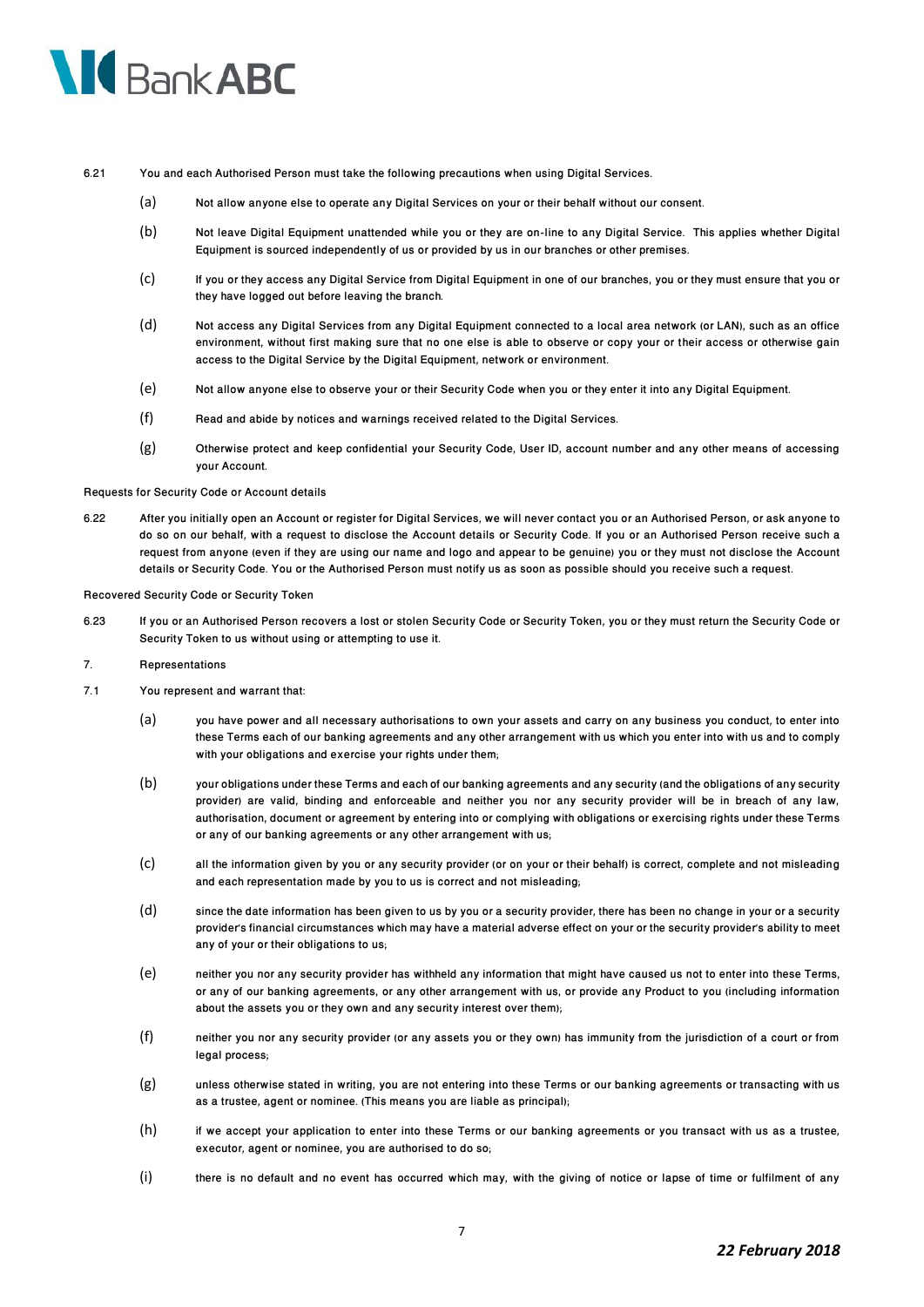

condition, become a default;

- (j) you shall accept full responsibility for all transactions executed, including transactions executed through the Digital Services and in particular for ensuring the accuracy and completeness of your instructions to us;
- (k) that to the best of your knowledge, your system and any other computer system through which you access the Digital Services are free from any electronic, mechanical, data failure or corruption, computer viruses, malware and bugs. We are not responsible for any electronic, mechanical, data failure or corruption, computer viruses, malware, bugs or related problems that may be attributable to services provided by any internet service provider, network provider, server or such other equivalent system;
- (l) (i) you are not located in a country that is subject to a United States, United Kingdom, or European Union embargo, or that has been designated by the United States, the United Kingdom, or the European Union as a "terrorist supporting" country; and (ii) you are not listed on any United States, United Kingdom, or European Union list of prohibited or restricted parties;
- (m) you have considered the security procedures of the Digital Services and find that the security procedures are commercially reasonable; and
- (n) you will not use any Digital Services for any unlawful purpose, or in any manner not permitted by these Terms. Without limiting the above, you agree and warrant that you will comply with all applicable laws, rules and regulations applicable to the Digital Services and you will not engage in any conduct that would violate our rights in the Digital Services.
- 7.2 You repeat these representations and warranties every time you apply for a Product or make any transaction on a Product or Account. You must notify us whenever anything happens which would mean you could not truthfully repeat these representations and warranties.
- 8. Third Party Providers
- 8.1 You can instruct a Third Party Provider to access information on your Account(s) or make payments from your Account(s) as long as the Third Party Provider has identified itself to Bank ABC and is properly authorised and acts in accordance with the relevant regulatory requirements (including, without limitation, in respect of Accounts located in a country that is part of the European Union those regulatory requirements set out in Regulations 43(3), 44, 69, 70(2)(a), 70(3)(a) and 75(2) of the European Payment Services Regulation).
- 8.2 Bank ABC will treat any instruction from a Third Party Provider as if it was from you.
- 8.3 Subject to your obligations under the Terms to protect the Security Details and your Account(s), you may provide a Third Party Provider with the Security Details if they ask for them and provided you are satisfied you have complied with your obligations under the Terms.
- 8.4 Bank ABC may share information relating to you and your Account(s) with Third Party Providers. If such information is shared with third parties, Bank ABC will have no control over how that information is used and you will need to agree the scope of such use directly with the third party.
- 8.5 Bank ABC may refuse to allow a Third Party Provider to access your Account(s) where it is concerned about the security of the proposed transaction or instrument or it is concerned that the access of that Third Party Provider many be unauthorised or fraudulent. Before doing so, Bank ABC will tell you that it intends to deny access and give the reasons for doing so. However, if it is not reasonably practicable to do so in advance, Bank ABC will tell you as soon as possible after it has denied such access. In either case, Bank ABC will inform you in the manner in which it considers most appropriate in the circumstances. Bank ABC will not tell you if doing so would compromise its reasonable security measures or otherwise be unlawful. If Bank ABC denies access to a Third Party Provider, it may also tell its regulator that it has done so.
- 9. Indemnification

Except to the extent that we are found liable under these Terms or an agreement that governs an Account of yours further to a final non-appealable court judgement, to the extent permitted by applicable law you agree to (a) indemnify and hold us, Bank ABC directors, officers, employees, agents, successors and assignsharmless from all loss, liability, claims, demands, judgments and expenses arising out of or in any way connected with an Account or the performance of Digital Services, including any service provider therein and (b) protect and fully compensate Bank ABC and its affiliates, subsidiaries, licensors, suppliers and service providers and their respective successors and assigns from any and all third-party claims, liability, damages, expenses and costs (including, but not limited to, reasonable attorneys' fees) caused by or arising from your use of the Digital Services, your violation of the Terms or your infringement, or infringement by any other user of your Account, of any intellectual property or other right of anyone. This indemnification is provided without regard to whether our claim for indemnification is due to the use of Digital Services by you or your Authorised Person.

You shall indemnify us from all loss and damage which we may incur in connection with your improper use of the Digital Services.

Bank ABC reserves the right to assume the exclusive defence and control of any matter otherwise subject to indemnification by you, in which event you will cooperate with Bank ABC in asserting any available defences. This indemnity obligation will survive any expiration or termination of these Terms and your use of the Digital Services.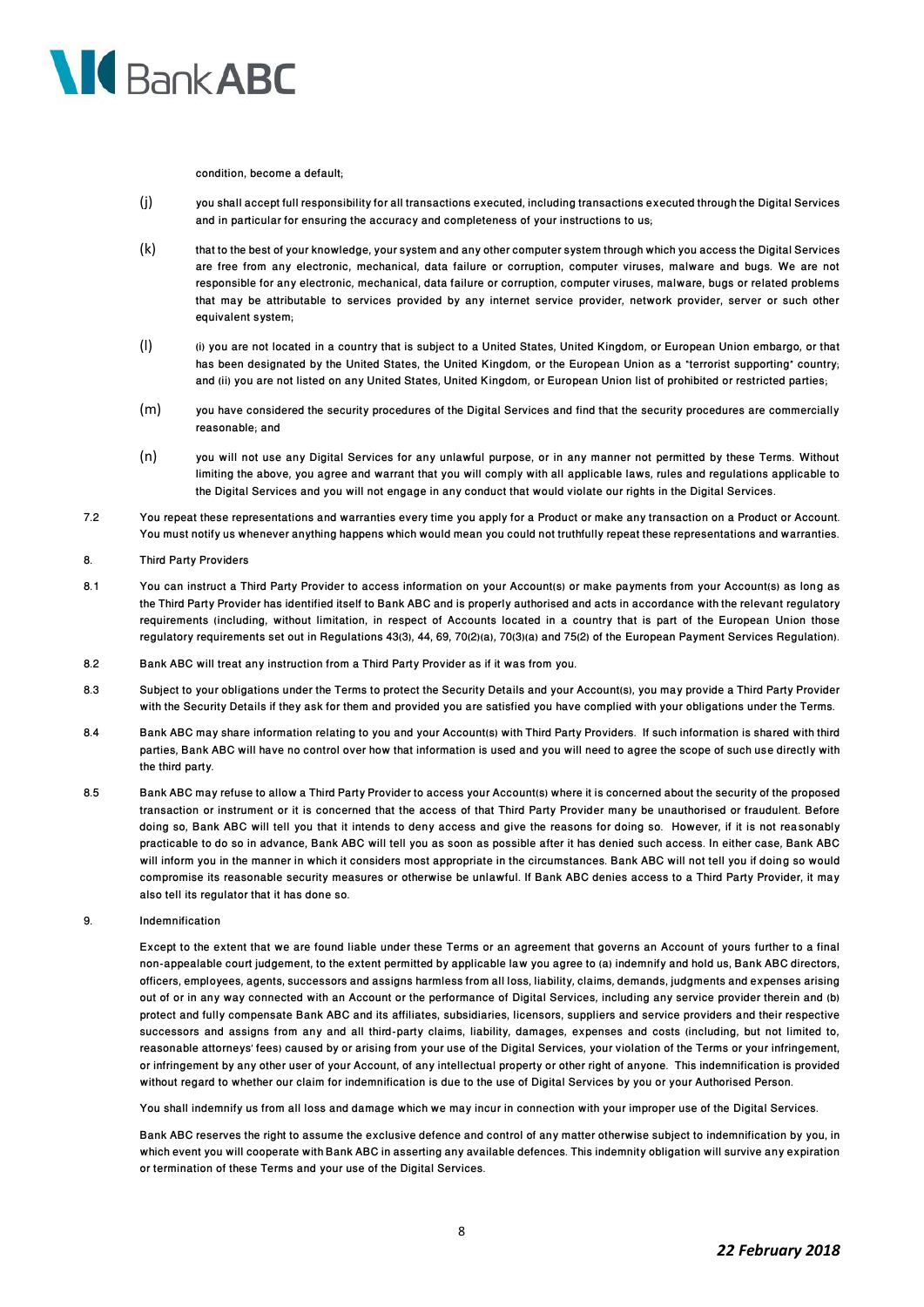

#### 10. Exclusion of liability

- 10.1 Unless a law prohibits us from excluding or limiting our liability, we are not liable for any loss you incur in connection with the Digital Services (including in connection with the provision, access or use of any Product, unavailability or improper functioning of the Digital Services, computer viruses, malicious code or other defect in any of the Digital Services, or for the incompatibility between any Digital Services and any systems, hardware or software, including those you may use to access the Digital Services, or any other problems, damages or liabilities due to causes beyond Bank ABC's reasonable control, delay or error in the transmission of any electronic payment transfer, delay in providing you funds under our banking agreement, misrepresentation, your or an Authorised Person's instructions or any unauthorised instructions, a default, termination of any of our banking agreements, our refusal to act on any instruction, our blocking or limiting access to your account, or any other thing we do or do not do). This applies where the loss arises for any reason and even if the loss was reasonably foreseeable or we had been advised of the possibility of the loss. UNDER NO CIRCUMSTANCES WILL BANK ABC BE LIABLE FOR ANY LOST PROFITS, LOST OPPORTUNITY OR ANY INDIRECT, CONSEQUENTIAL, INCIDENTAL, SPECIAL, PUNITIVE, OR EXEMPLARY DAMAGES ARISING OUT OF ANY USE OF OR INABILITY TO USE ANY DIGITAL SERVICES OR ANY PORTION THEREOF, REGARDLESS OF WHETHER BANK ABC HAS BEEN APPRISED OF THE LIKELIHOOD OF SUCH DAMAGES OCCURRING AND REGARDLESS OF THE FORM OF ACTION, WHETHER IN CONTRACT, WARRANTY, TORT, (INCLUDING NEGLIGENCE), STRICT LIABILITY, OR OTHERWISE.
- 10.2 We may appoint an agent or third-party to provide some or all of the Digital Services. Other than in relation to an institution selected by you, where we use an agent or any third-party in performance of any Digital Service, we shall use reasonable care in any such selection. In any event neither we nor any other member of the Bank ABC group shall be liable for any loss (including loss of profit), damage, delay or failure to perform occasioned by the acts or omissions of any such third party or agent whether selected by us or you.
- 10.3 We are not responsible for the negligence, act or failure to act of any third-party and will not be involved in any dispute between you and any third-party service provider (whether or not appointed by us).
- 10.4 The Digital Services may allow you to visit or be directed to other third-party websites. We are not responsible for the content of these third-party websites. We are not responsible for, do not endorse, and make no representation or warranty in connection with, any hyperlinked internet sites on our website. We shall not be responsible for any loss or damage you incur directly or indirectly in connection with your use of or access to these websites.

#### 11. Termination

- 11.1 Termination by you You may end the Digital Services by giving us two banking days' prior written notice.
- 11.2 Termination by Bank ABC Bank ABC may restrict, limit, disable or cancel your Digital Services access without prior notice (except to the extent required by law) for any reason or no reason in our sole discretion including, but not limited to:
	- (a) if there has been no Digital Services activity for a period of 12 consecutive months or,
	- (b) you give (or any security provider gives) us incorrect, incomplete or misleading information or make a representation or warranty that is incorrect or misleading; or
	- (c) you do not pay on time an amount due under any of our banking agreements or any other arrangement with us (this includes if you have not ensured there are sufficient funds available in an Account which has been nominated for debiting payment); or
	- (d) you have breached any of these Terms or any other term of any of our banking agreements or any other arrangement with us; or
	- (e) you have breached any term of any arrangement you have with another financial institution or another financial institution has suspended or terminated your use of any banking facility; or
	- (f) any security or insurance we require in connection with a Product is or becomes unenforceable or is withdrawn or terminated without our consent; or
	- (g) you or any security provider becomes insolvent or any of your or their assets are subject to insolvency proceedings; or
	- (h) you or any security provider dies or becomes incapacitated; or
	- (i) you or any security provider stops payment, ceases to carry on its business or a material part of it or threatens to do so; or
	- (j) you or any security provider acts fraudulently or dishonestly; or
	- (k) any of your or any security provider's assets are subject to enforcement of a judgment or is expropriated, compulsorily acquired or resumed on any basis; or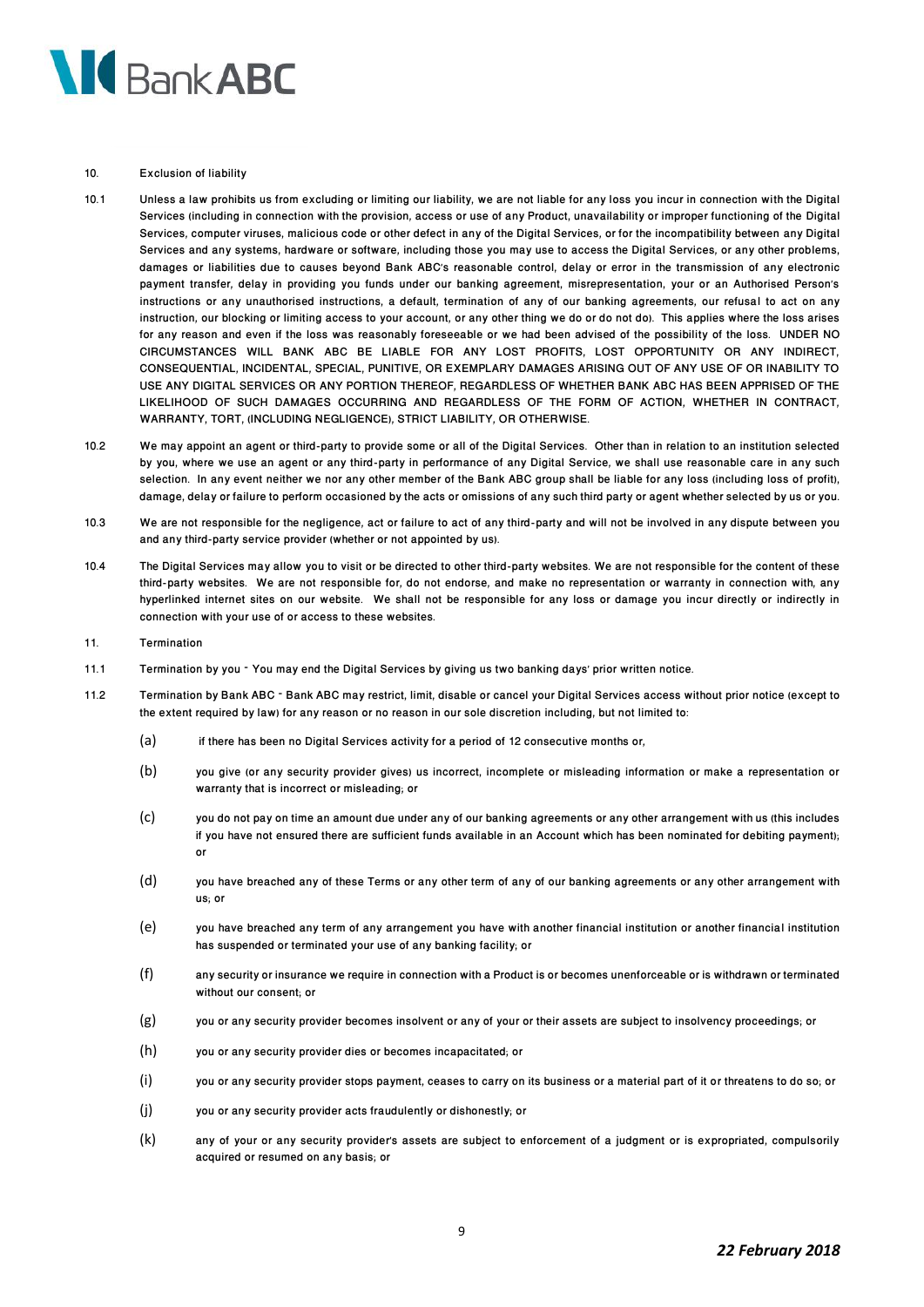

- (l) any assets the subject of a security or any of your business or the business of a security provider is in jeopardy; or
- (m) you are convicted of a crime; or
- (n) legal proceedings to recover debts or criminal proceedings are commenced against you or any security provider; or
- (o) we consider that an Account is being operated in an irregular or improper manner; or
- (p) any business you operate is not carried on in a proper, orderly and efficient manner or you cease to operate it or a substantial part of it or significantly change it without our consent; or
- (q) anything occurs which, in our opinion, is likely to have a material adverse effect on your (or a security provider's) business, assets or financial condition or your or their ability or willingness to comply with obligations under any of our banking agreements or any other arrangement with us; or
- (r) performance of any obligation by either you or us under any of our banking agreements or a security provider under any security breaches, or is likely to breach, a law or a requirement of any authority including any economic and trade sanctions imposed by any regulator in any jurisdiction where we operate in or by any supranational organisation, official body including, but not limited to, the United States, Her Majesty's Treasury, the United Nations, the European Union or any country or is otherwise contrary to any policy we apply as a result of an order or sanction issued by an authority; or
- (s) at any time, as a result of your domicile, nationality, residency status, tax status, or any other relevant status, the provision or continued provision of any Product or part of any Product, would or might in our reasonable opinion constitute a breach of our policy or any applicable law or requirement of any authority, or is not in accordance with our usual business practice and procedure; or
- (t) if you close your Account; or
- (u) we are required by law (including an order of any authority) to do so; or
- (v) any other event of default (however described) under any of our banking agreements or any other arrangement with us occurs; or
- (w) we have cause to believe the security of your Account or our system may be in question.
- 11.3 Our rights under this clause do not affect any other right under any of our banking agreements and are subject to the giving of any notice, demand or lapse of time which is required by applicable law and cannot be excluded.
- 12. General
- 12.1 Recording of telephone calls and email You authorise Bank ABC and its agents to record or copy any telephone call made to or email sent to Bank ABC concerning Digital Services.
- 12.2 Assignment We may assign our rights under these Terms to a company affiliated with us or to any other party. You may not assign your rights under these Terms.
- 12.3 Disclaimer We do not represent or warrant that:
	- (a) the Digital Services will meet your requirements;
	- (b) the Digital Services will be uninterrupted, timely, secure or error-free;
	- (c) the Digital Services are fit for a particular purpose, or do not infringe any third-party proprietary rights; or
	- (d) any errors in the technology will be detected or corrected.

THE DIGITAL SERVICES (INCLUDING ALL INFORMATION AND MATERIALS CONTAINED IN OR MADE AVAILABLE THROUGH THE DIGITAL SERVICES) ARE PROVIDED "AS IS" "AS AVAILABLE". BANK ABC IS NOT PROVIDING ANY WARRANTIES AND REPRESENTATIONS REGARDING THE DIGITAL SERVICES, AND HEREBY EXPRESSLY DISCLAIMS ALL WARRANTIES AND REPRESENTATIONS OF ANY KIND WITH REGARD TO THE DIGITAL SERVICES, WHETHER EXPRESS OR IMPLIED, INCLUDING ANY IMPLIED WARRANTIES OF TITLE, MERCHANTABILITY, NON-INFRINGEMENT, FREEDOM FROM VIRUSES OR OTHER HARMFUL OR MALICIOUS CODE, OR FITNESS FOR ANY PARTICULAR PURPOSE. WITHOUT LIMITING THE FOREGOING, BANK ABC DOES NOT REPRESENT OR WARRANT, AND EXPRESSLY DISCLAIMS ANY REPRESENTATIONS OR WARRANTIES AS TO THE ACCURACY, ADEQUACY, OR COMPLETENESS OF THE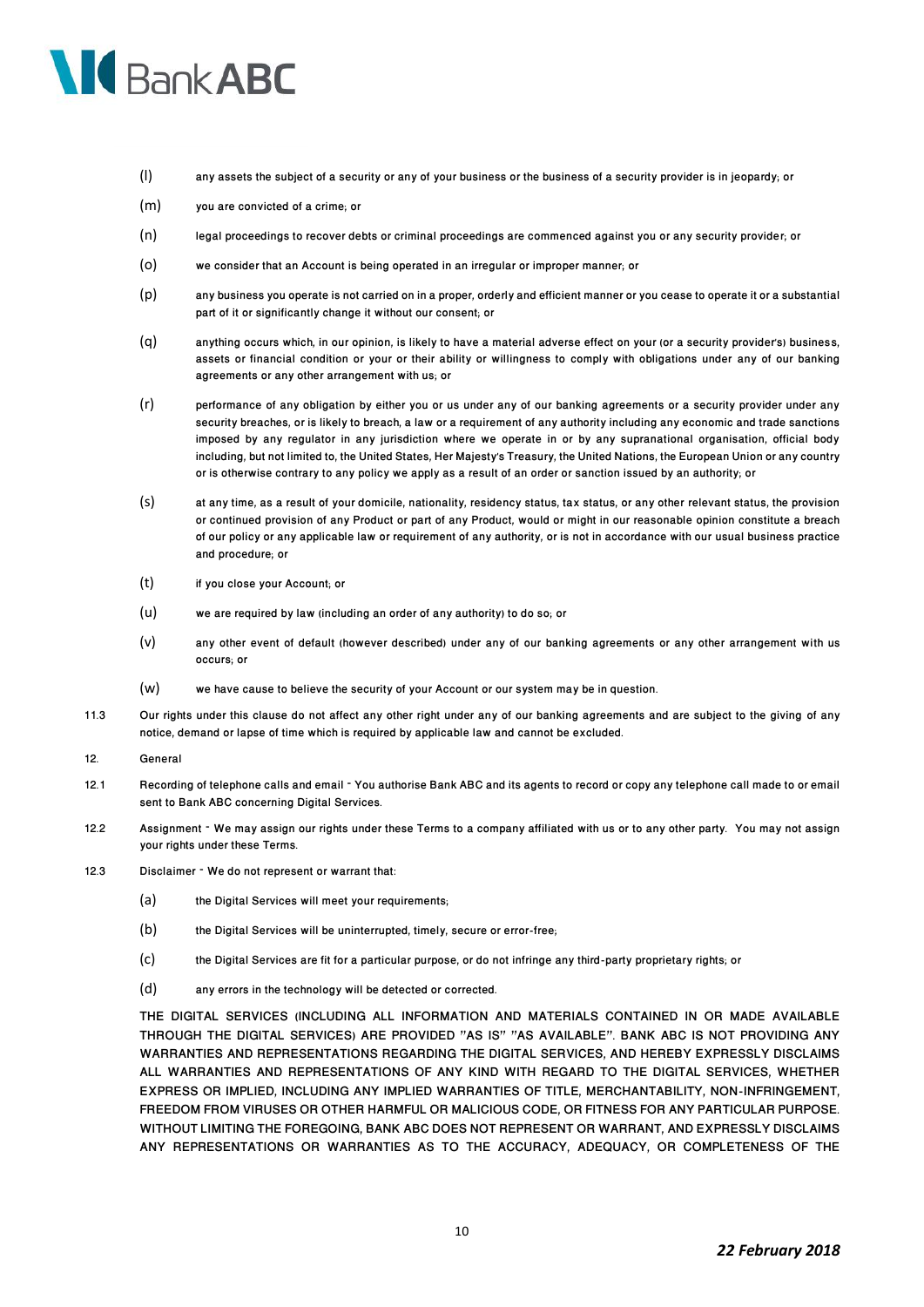

INFORMATION AND MATERIALS CONTAINED IN OR MADE AVAILABLE THROUGH THE DIGITAL SERVICES, AND EXPRESSLY DISCLAIMS LIABILITY FOR ERRORS OR OMISSIONS IN SUCH INFORMATION AND MATERIALS.

12.4 Agreement to Terms and Changes to Terms – Bank ABC may change these Terms at any time by electronically sending to you a notice, mailing to you a notice or posting a notice of such change in a Bank ABC branch where you maintain your Account or on its website. However, if the change results in (a) increased or new fees or charges, (b) increased liability for you, (c) fewer types of available Digital Services, or (d) stricter limitations on the frequency or dollar amounts of transfers, then, unless the change must be made sooner for security reasons, at least 30 days before the effective date of the change Bank ABC will either electronically send you an electronic notice or mail a written notice to you. However, your continued use of the Digital Service after the 30-day notice period or earlier effective date of a change shall be conclusively deemed to be your acceptance of such changes to the Terms.

Your agreement to these Terms and changes to the Terms by way of the Digital Services (including "click-through" agreement) or other electronic means shall be binding and enforceable.

Any notice to you will take effect when it is personally delivered to you or by email to you or mailed to the last address we have for you in our records.

- 12.5 Locking User ID We may temporarily lock your User ID for a specified period of time, if incorrect password and/or One-time Password are used for a consecutive number of incorrect attempts. It may be available for use after the expiry of the said time. You may also request assistance from our call centre or your branch to reset the User ID and/or password.
- 12.6 Session Expiry We will automatically disconnect, without any notice, any session which stays inactive in the service of a period of time as determined by the bank from time to time because of no activity from you. If you attempt to login to the Digital Services while having another valid session running, we will automatically disconnect the first session.
- 12.7 Disclosure of personal information You agree that we or our service providers may hold and process your personal information on computer systems or otherwise in connection with the Digital Services as well as for statistical analysis. You further agree that we may monitor, track, record and audit usage of our Digital Services and collect your system related information; you also agree that we may disclose, in strict confidence, to other institutions, such personal information as may be reasonably necessary for reasons inclusive of, but not limited to, the following:
	- (a) for participation in any electronic clearing network;
	- (b) in compliance with legal and/or in response to the directives of our financial regulator and/or applicable government authority; and
	- (c) for fraud prevention purposes.
- 12.8 Our records and decisions are conclusive Unless there is an obvious mistake our records (whether in paper, electronic, data or other form) of an instruction, report, statement or other communication are conclusive evidence of their contents or our receipt or non-receipt of them. You acknowledge that we may destroy, erase or otherwise cease to maintain any records (whether in paper, electronic, data or other form) as we consider appropriate after such time as permitted by applicable law.
- 12.9 Complaints Any complaints in connection with the Digital Servicesshould be directed to any of our branches in the country where you maintain the Account or any other address we may notify from time to time for this purpose. We will follow our complaint management procedure for redress of all the complaints received through or related to the Digital Services.
- 12.10 Notices You agree that we may send any information, disclosures and/or notices (including, but not limited to, notices of changes to these Terms) relating to the Digital Services to you in electronic form. Subject to the requirements of applicable law, your agreement to receive such notices electronically applies (without limitation) to any and all disclosures and information that we are required by applicable law or regulation to provide in writing. You agree that we may electronically post or make available such notices on any website we designate. We also may electronically transmit such notices by email to you or mail such notices to the last address we have for you in our records.
- 13. Governing law
- 13.1 The Terms and any dispute or claim arising out of or in connection with the Digital Services (including non-contractual disputes or claims) shall be governed by and construed in accordance with the laws of the jurisdiction where the relevant Account is located, without regard to conflict of law principles.
- 13.2 Your use of the Digital Services is through an internet service provider, network server or such other equivalent system in the country from where such service is accessed by you, and to this extent, such access by you will also be subject to the relevant laws of that country and any terms prescribed by such internet service provider, network provider, server or such other equivalent system.
- 13.3 A determination that any provision of these Terms is unenforceable or invalid shall not render any other provision of these Terms unenforceable or invalid.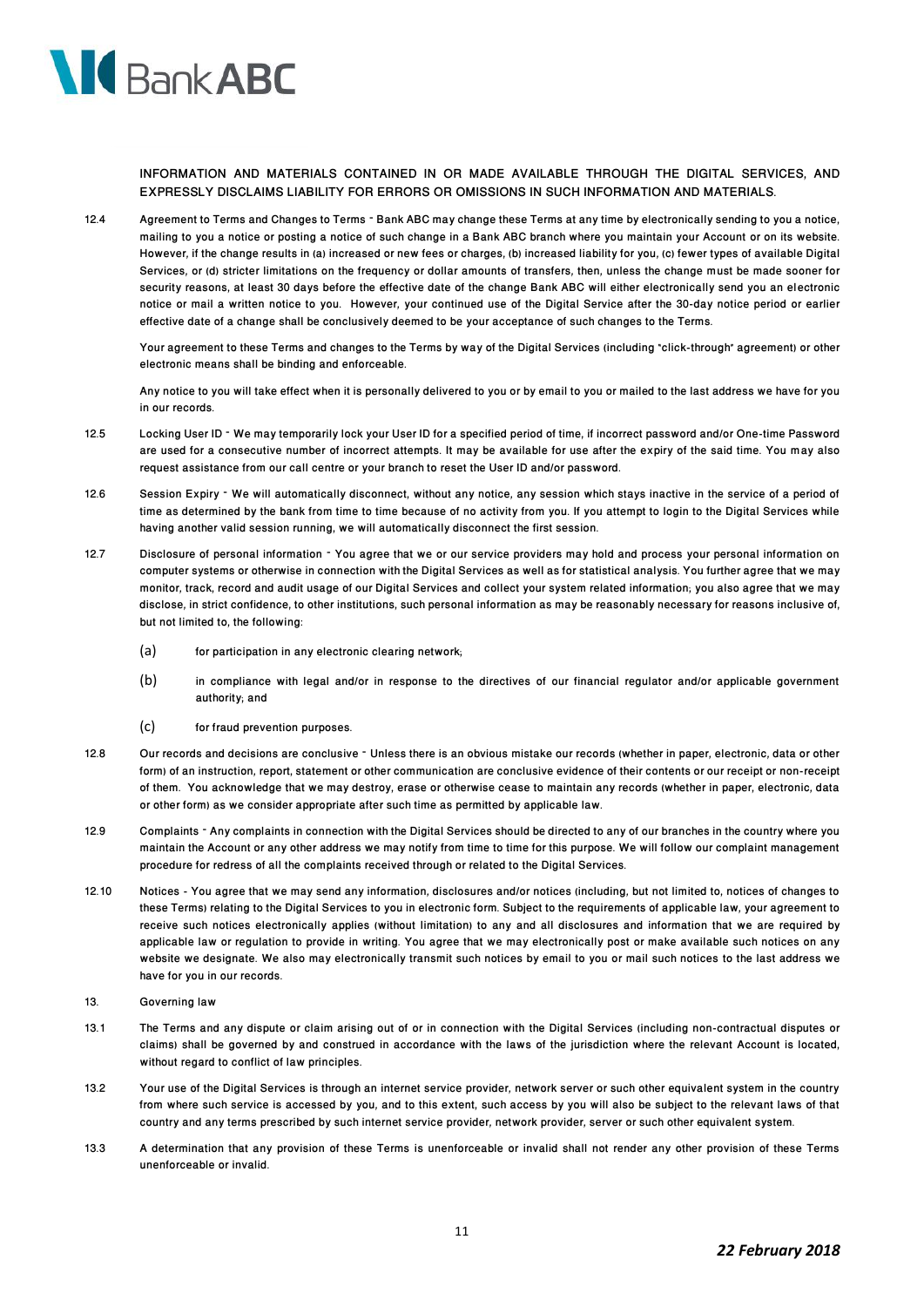

14. Jurisdiction

#### The courts, including state or federal courts as applicable, of the jurisdiction where the relevant Account is located shall have nonexclusive jurisdiction to settle any dispute or claim arising out of or in connection with the Terms or claims arising out of or in connection with the Digital Services (including non-contractual disputes or claims), and both parties hereby submit to the non-exclusive personal jurisdiction of such courts.